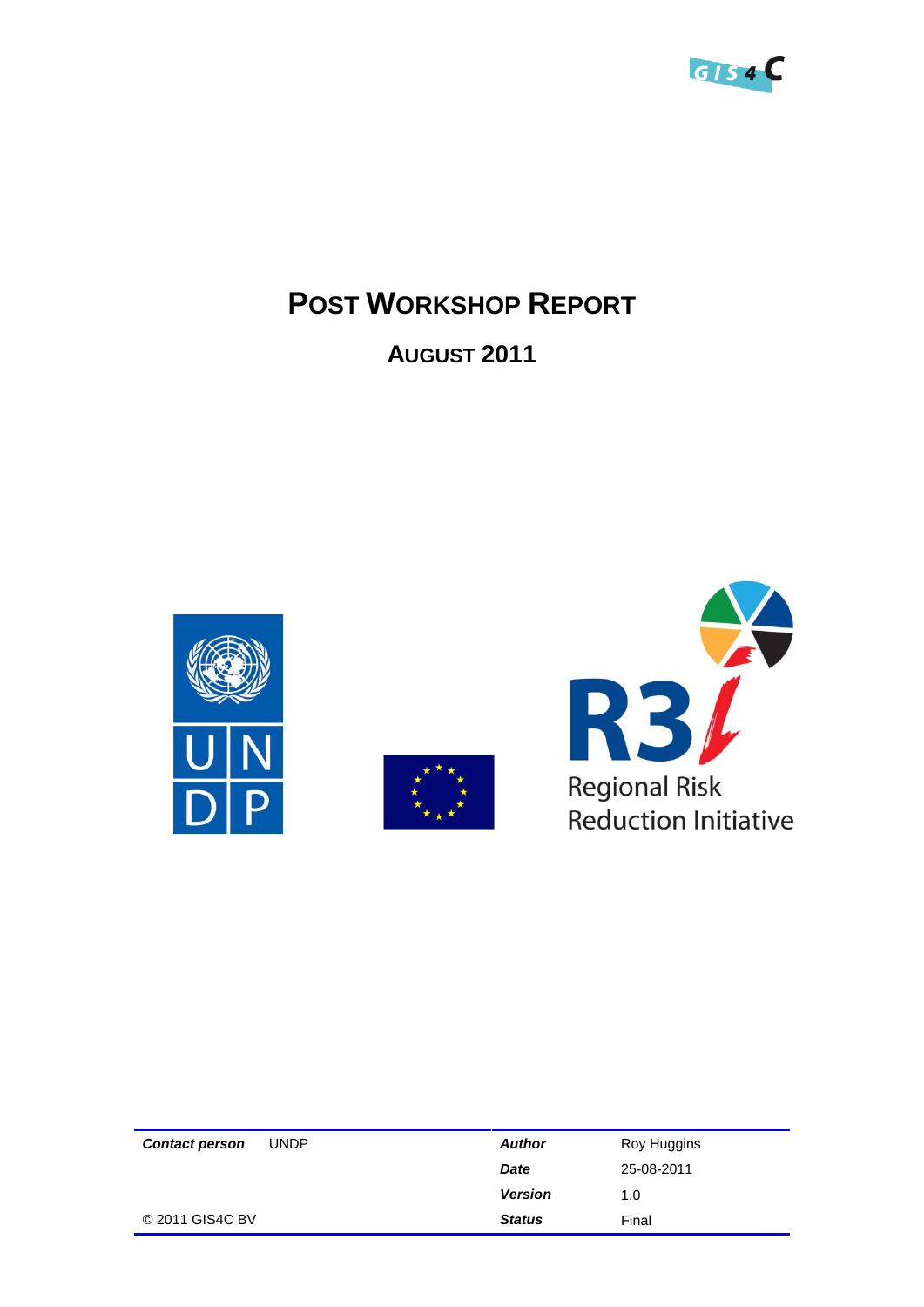

## **1. Workshop Report**

#### **1.1 Introduction**

For the use and understanding of ArcGIS Desktop we provided a professional training for 25 participants at the Renaissance Hotel in Curacao. The purpose of the training workshop was to build capacity of the members of the disaster management organizations of all the participating islands in using ArcGIS software.

#### **1.2 Editing and Managing Spatial Data**

The training "Editing and Managing Spatial Data" was held on the  $22<sup>th</sup>$ ,  $23<sup>rd</sup>$  and  $24<sup>th</sup>$  of August 2011. All participants brought along their laptops which had ArcGIS 10 installed and where provided with a cd on the first day of the course. This CD installed all the course data, which had to be used during the exercises of the workshop.

#### **1.3 Participants**

| <b>Kerriel Lewis</b>        | Anguilla             |  |  |
|-----------------------------|----------------------|--|--|
| <b>Shaynis Connor</b>       | Anguilla             |  |  |
| Silvia Erni                 | Anguilla             |  |  |
| <b>Eurico Hermans</b>       | Aruba                |  |  |
| Hubert de Cuba              | Aruba                |  |  |
| Angelo Maduro               | Aruba                |  |  |
| Mouro Alvares Cicilia       | <b>Bonaire</b>       |  |  |
| Eric Soleana                | <b>Bonaire</b>       |  |  |
| <b>Kyron Adams</b>          | <b>BVI</b>           |  |  |
| <b>Troy Rayford Dawson</b>  | BVI                  |  |  |
| Jon-Andrew Japal            | Cayman Islands       |  |  |
| Lee Michael Madison         | Cayman Islands       |  |  |
| Tiffany Ryan                | Montserrat           |  |  |
| <b>Rondell Meade</b>        | Montserrat           |  |  |
| Mervin Pandt                | <b>St.</b> Eustatius |  |  |
| Austin Pierre van Heyningen | St. Eustatius        |  |  |
| Elvin Henriquez             | St. Eustatius        |  |  |
| Rodney Roger Giterson       | St. Maarten          |  |  |
| Edelmiro R. Jansen          | St. Maarten          |  |  |
| Mike Clerveaux              | TCI                  |  |  |
| <b>Jamell Robinson</b>      | TCI                  |  |  |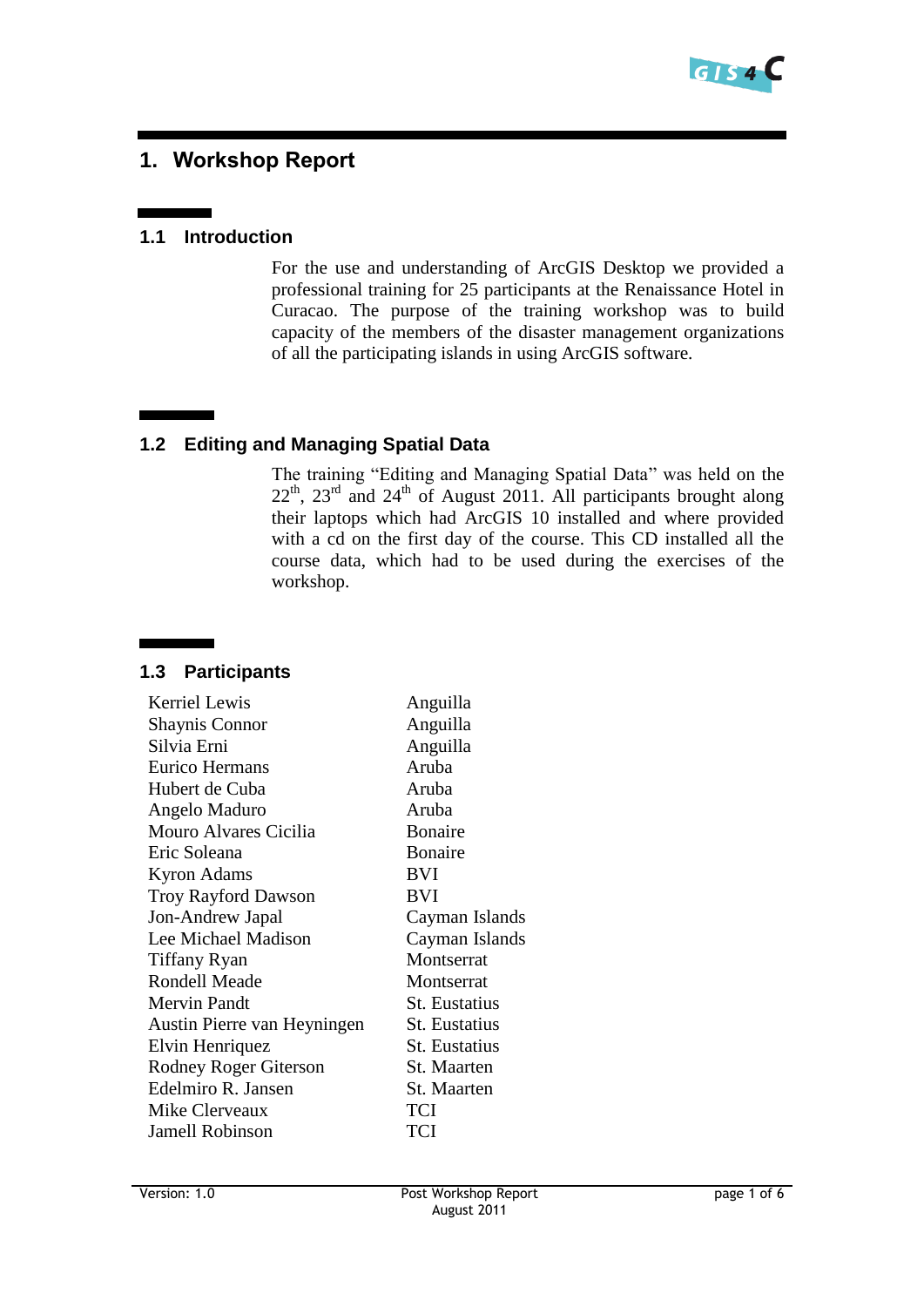

Don Simmons Ana Rodriguez Angelo Christina Pédzi Girigori

**TCI** Curacao Curacao Curacao

#### **1.4 Trainer**

Roy Huggins from GIS4C was the trainer for this course. Roy is an ESRI Authorized trainer and enjoyed working with the group very much.



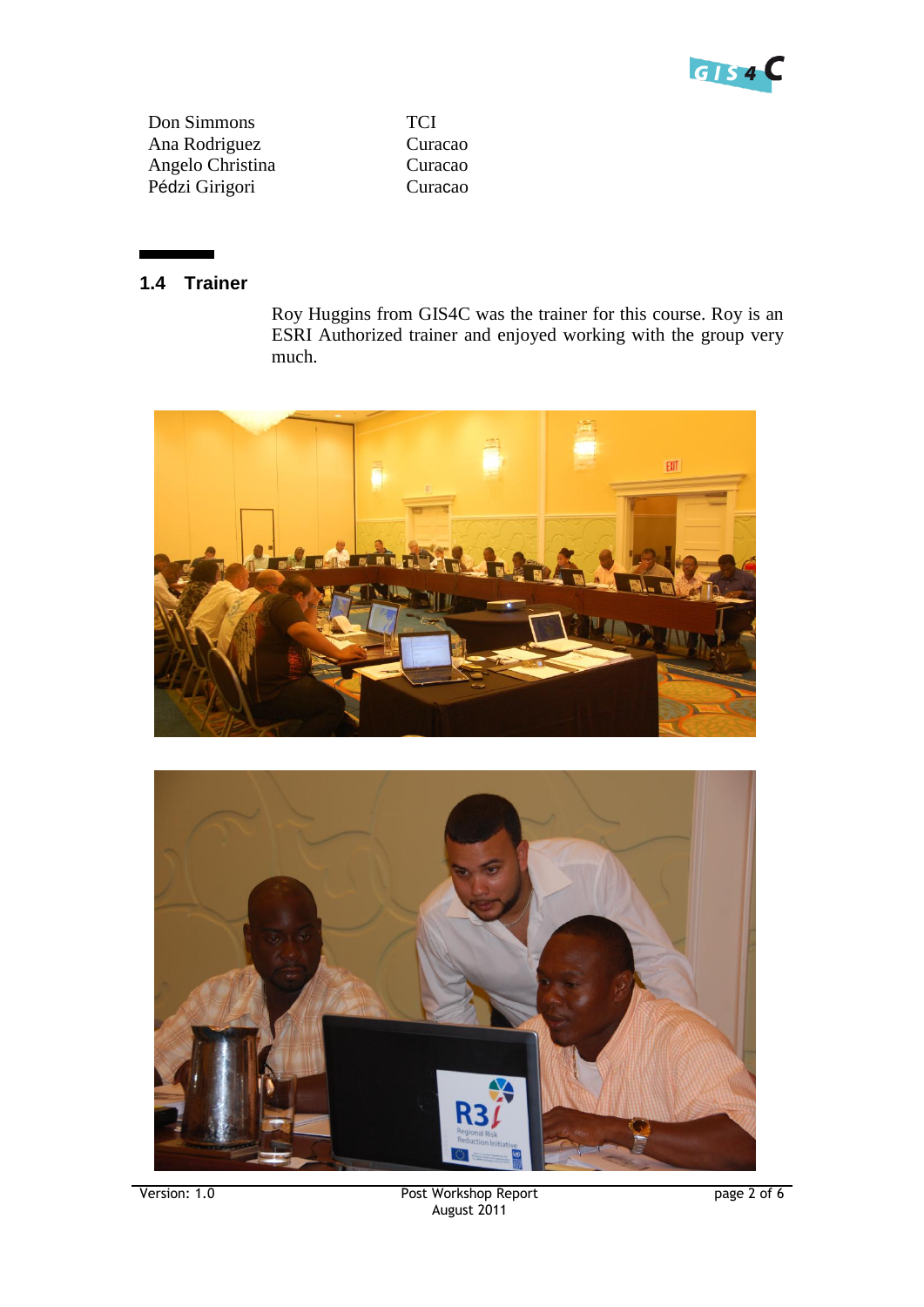

## **2. Introduction to ArcGIS**

#### **2.1 Agenda**

#### **Monday 11-04-2011**

Introduction / Course Goals Introducing Map Layers Managing Map Layers Symbolizing categorical Data

#### **Tuesday 12-04-2011**

Symbolizing Quantitive data Working with labels and annotation Making a map layout Investigating geographic data Using coordinate systems and map projections

#### **Wednesday 13-04-2011**

Managing tables Editing features and attributes Creating geodatabases and feature classes Adding x,y and GPS data Solving spatial problems with analysis Q&A / Demo / Certificates

#### **2.2 Training materials**

During the course we made use of ESRI trainings material. Introduction to ArcGIS Desktop II, ESRI PowerPoint's and ESRI exercises.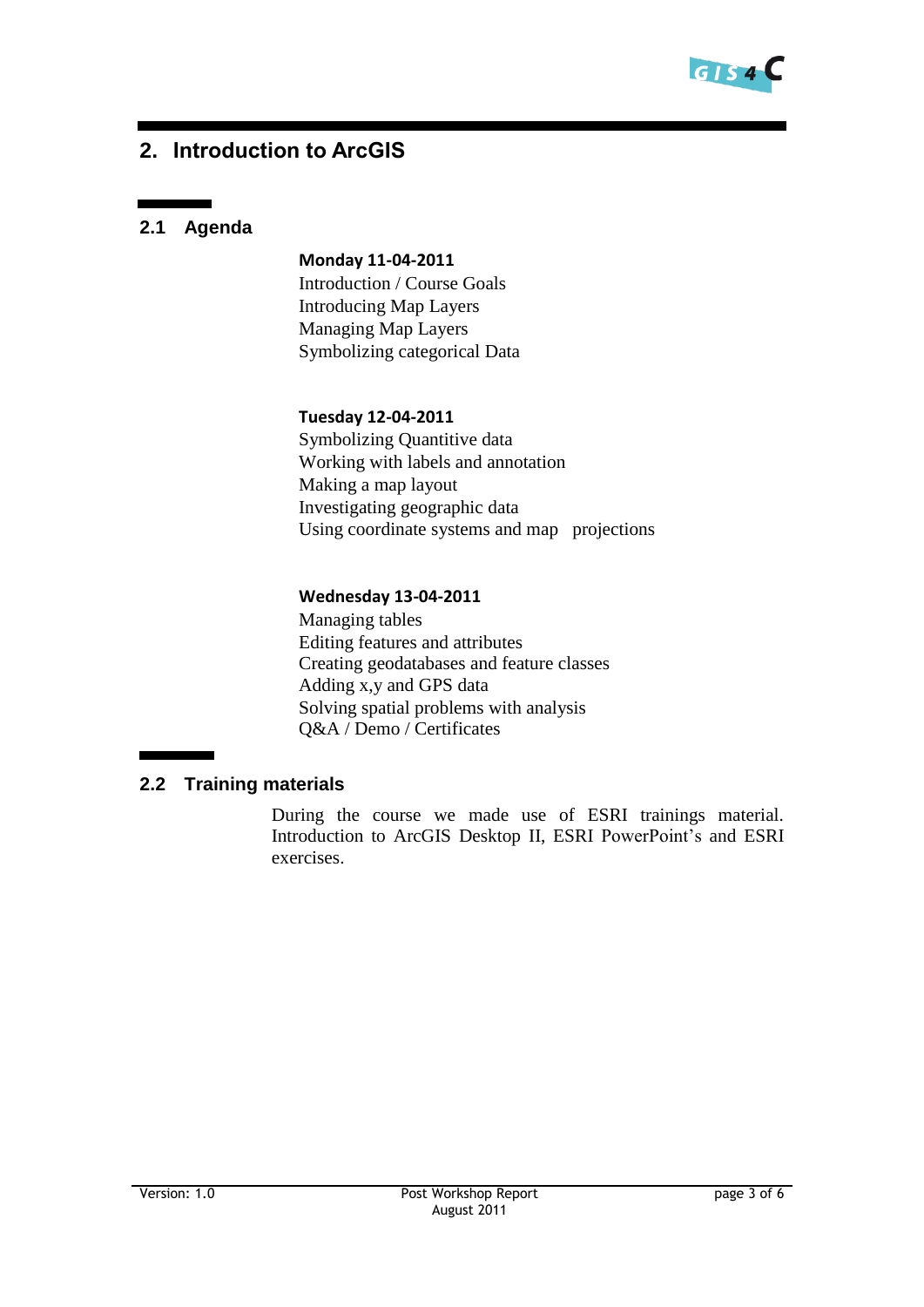

## **3. Results**

#### **3.1 Evaluations**

All 25 participant have filled in the questionnaire from GIS4C. The summary of the result is listed below.

|                                                                       | Disagree+ Disagree Neutal |                |                | Agree            | Agree+           |  |
|-----------------------------------------------------------------------|---------------------------|----------------|----------------|------------------|------------------|--|
| Course:                                                               |                           |                |                |                  |                  |  |
| I acquired mane valuable skills                                       |                           |                | 3              | 13               | 9                |  |
| I acquired much valuable information                                  |                           |                |                | 13               | 12               |  |
| The content and scope met my expectations                             |                           |                | 3              | 11               | 11               |  |
| The course was well organized                                         |                           |                | 1              | 8                | 16               |  |
|                                                                       |                           |                |                |                  |                  |  |
| <b>Course Materials</b>                                               |                           |                |                |                  |                  |  |
| The class notes were easy to understand                               |                           |                | $\mathbf{1}$   | 6                | 18               |  |
| The class notes covered the subject adequately                        |                           |                | $\mathbf{1}$   | $\overline{7}$   | 17               |  |
|                                                                       |                           |                |                |                  |                  |  |
| <b>Instructor</b>                                                     |                           |                |                |                  |                  |  |
| The instructor was very knowledgeable                                 |                           |                |                | 3                | 22               |  |
| The presentation was clear and effective                              |                           |                | $\mathbf{1}$   | 5                | 19               |  |
| The instructor managed class discussion well                          |                           |                |                | 8                | 17               |  |
| Questions were answered completely and                                |                           |                |                |                  |                  |  |
| clearly                                                               |                           |                | 1              | 6                | 18               |  |
| The instructor encouraged class participation                         |                           |                | 3              | 8                | 14               |  |
| The pace of the class was well managed                                |                           |                | $\overline{2}$ | 5                | 18               |  |
|                                                                       |                           |                |                |                  |                  |  |
| <b>Overall</b>                                                        | 20%                       | 40%            | 60%            | 80%              | 100%             |  |
| How much of the information covered in this<br>class was new to you?  | 4                         | 6              | 4              | 4                | 7                |  |
|                                                                       |                           |                |                |                  |                  |  |
|                                                                       | Poor                      | Fair           | Good           | <b>Very Good</b> | <b>Excellent</b> |  |
| Wich term best describes your overall<br>experience with this course? |                           | $\overline{2}$ | 3              | 13               | 7                |  |
|                                                                       |                           |                |                |                  |                  |  |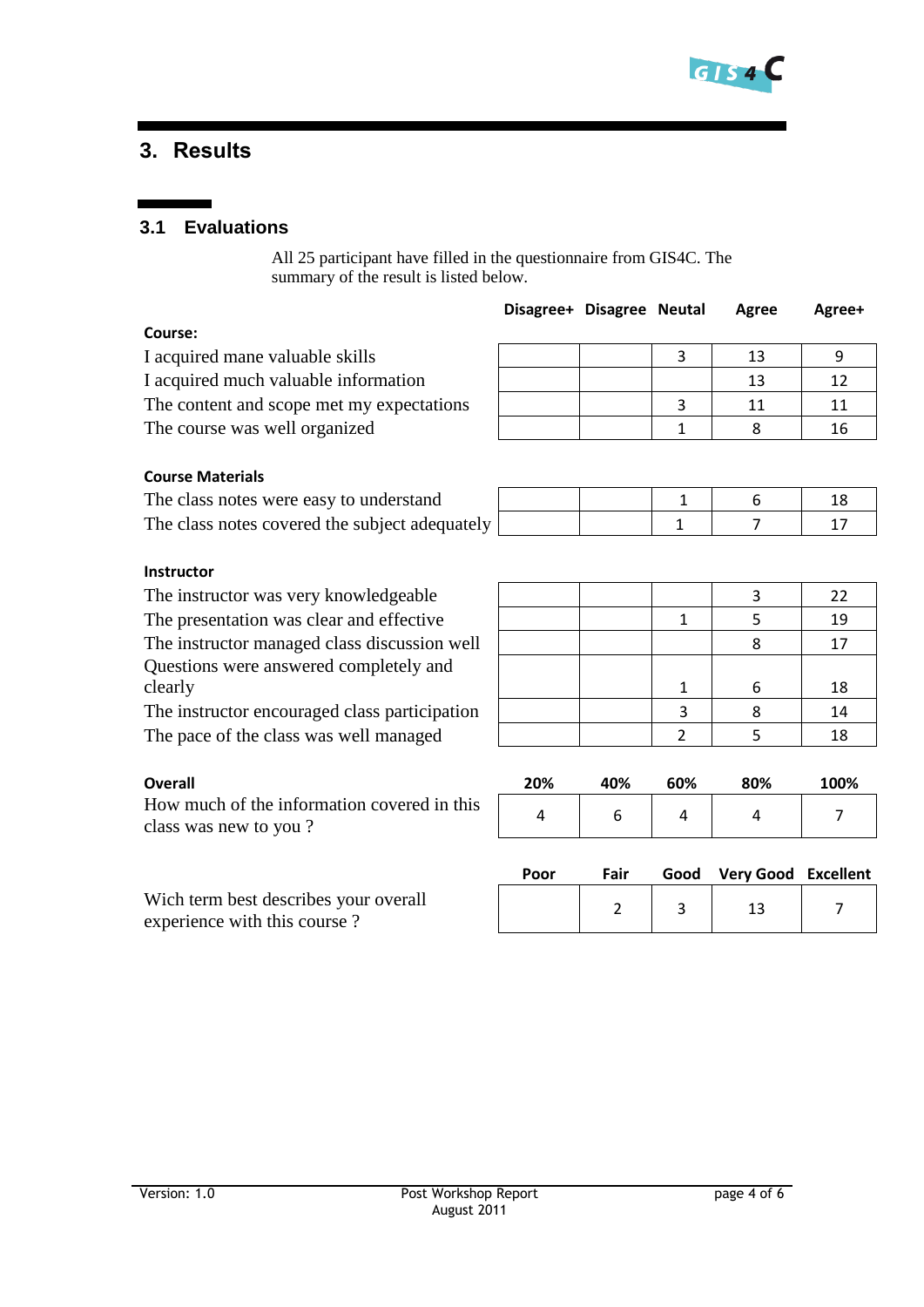

#### **3.2 Remarks**

The following remarks have been given by the participants:

#### **What was the most important thing you gained from the course?**

- It was very important because I learned a lot on how to add data to your layout problem
- All chapters, but chapter 11 was the most important for me
- How to formulate the necessary information to produce a map
- How to work with GIS; basic beginners knowledge
- More knowledge about how to do different kind of things in GIS, which I didn't know before
- Knowledge about GIS
- The features of the software and user friendliness of the software
- Using the new ArcGIS 10
- Getting familiar with Arc 10, shortcut to tools, step by step procedures for best results
- Utilizing ArcGIS 10 to manage geodatabases and utilizing basemaps
- Being able to use data driven pages to create map books. Using feature templates while editing data
- Additional knowledge and experience with the ArcGIS software
- New items & tools compared from 9.3 with 10
- New tricks and correct ways of doing things
- Editing / table Joins
- Linking tables, Use of catalog within ArcMap, Creating Geodatabase
- Learning my way around in Arcmap 10; being that I'm already familiar with Arcmap 9.3
- The capacity of the system as a planning/management tool. The ease in which other data can be incorporated
- The multi purpose use of the software can be used by every department/sector

#### **What would you add or drop from the course?**

- Nothing
- The timing was a bit short for al the information in the workshop
- Adding an extra chapter for more advanced features and space to scribble down our own notes
- More time to practice or better said more time for the exercise because I didn't know **GIS**
- A few more lessons
- Less time on symbology and basic concepts
- More practical in-course exercises
- Add 1 extra day to the course
- Linking field systems (Juno) to the software application, building reports, geocoding
- Nothing, the course was well presented
- I would like to add more days to that we can really use the software under a supervised condition
- More hands on time getting familiar with working of the system